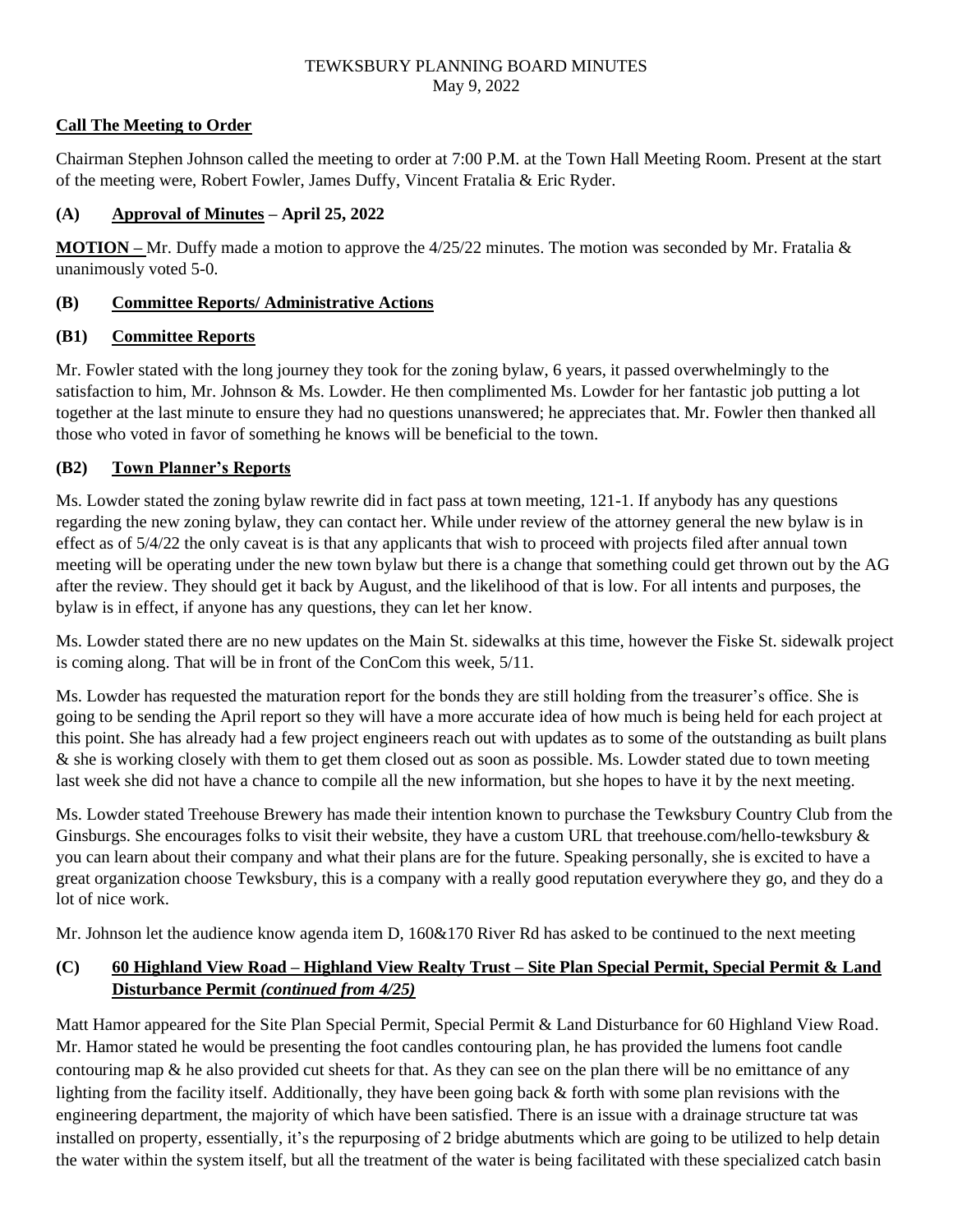systems  $\&$  it's also being infiltrated on the site through additional subsurface infiltration systems. Since the last meeting one of the requirements was that they go out & perform some additional testing, which they did do. Essentially on the entire site they have fill material & they have sand material beneath the fill material, one of the requirements of the storm water management regulations is that you do an actual test pit where the system is going to be located, they did 4 pest pits on either end & either side, the engineer says that technically doesn't meet the stormwater requirements but they're confident on the underlying material but they're not going to be taking credit for infiltration within the system, the system just handles water to come through the system then exits out of the system. One of the additional requirements was a certification which they provided, the engineer just wants an additional certification from the bridge manufacturing company, the company that constructs these bridge abutments to show they can be utilizes for drainage purposes. They are top of the line concrete bride abutments so they're confident they are going to be able to get that from the manufacturer, it's a very high-grade concrete consistency with these structures so they are confident they are going to be able to get additional sign off on that, but they are also running into a time constraint with the folks who want to come in and build the building. They are currently preparing construction drawings & what they are hoping to get tonight is a conditional approval because even after they get an approval from the planning board they still go though construction drawings with the town engineer  $\&$  nothing can be built without the town engineer's approval prior to construction  $\&$ where they know what they underlying soils are, they know it can support the drainage system that are provided they have additional area within the site to provide additional drainage systems if needed, they're hoping to get conditional approval so the appeal periods can start to take their course while the folks that are designing the building for the facility can continue what they're doing knowing they have a conditional approval & that everything will coincide with the construction or approval from the building department once they get final approval from the engineering department. Mr. Hamor then stated they have some waivers that have been requested, they are outlined in a letter in response to Ms. Lowder's review of the application for special permit. On is the scale of the drawing, which they are requesting a waiver for. They know they need to add the building coverage to the plan, the maximum building coverage in this district is 35% and this building is 30% so it is compliant, it just needs a note added to the plan. There is no showing signage for the building, the company has not completed what would be their signage for the building itself. They would come in separately once the signage get completed  $\&$  the sign company has provided all the specifications. They are going to landscape the property but they're asking for a waiver to the landscaping plan that would be necessary, they can come back in with a landscaping plan once a landscaper has been chosen for the project. Most of the sides are just rip wrap sides & there's 2 small areas which can be landscaped, the center island is composed of a transformer, so they won't be able to landscape the middle island, but the 2 sides would be able to be landscaped. One of the recommendations which was made was the solid fencing along the side of the abutter, that fencing has been added to the plan  $\&$  it's just going to be along the westerly side the entire length to these residential properties. One other waiver, there's a question on the close proximity of the 2 curb cuts that are accessing the property. Those 2 curb cuts made a nice flow for the fire truck to enter the property. The sweat path analysis has been shown to the fire department through 2 separate IDR hearings. One of the town engineer's comments is that the fire truck should be able to get to the rear of the building, that was one of the first questions he asked LT. Sawicki at one of the first IDR meetings & he has provided comments but never has indicated that he needed to get to the rear of the building, this building is also going to be sprinkler. Mr. Hamor stated they provided the additional fee to the planning department for the Land Disturbance permit  $\&$  there's going to be operation  $\&$  maintenance to the facility which is going to be included in their storm water report. The Zordi group was there about a month ago and talked about the operation at that meeting  $\&$  if there's anything additional to that they can certainly provide that as a condition as well.

Mr. Fowler stated he likes the proposal very much; he likes the idea of what they want to do down there so whatever he says next is by no means in reference to the final product on site. His concern is how they got here. Mr. Fowler asked if the first time Mr. Hamor presented the plan if he was aware that the system was partially installed on site  $\&$  that it was installed ad not inspected. Mr. Hamor stated that was his understanding & he did know it was installed. Mr. Fowler then asked at that time, when he first submitted this did tell them that, Mr. Hamor stated he did it has always been on the plans,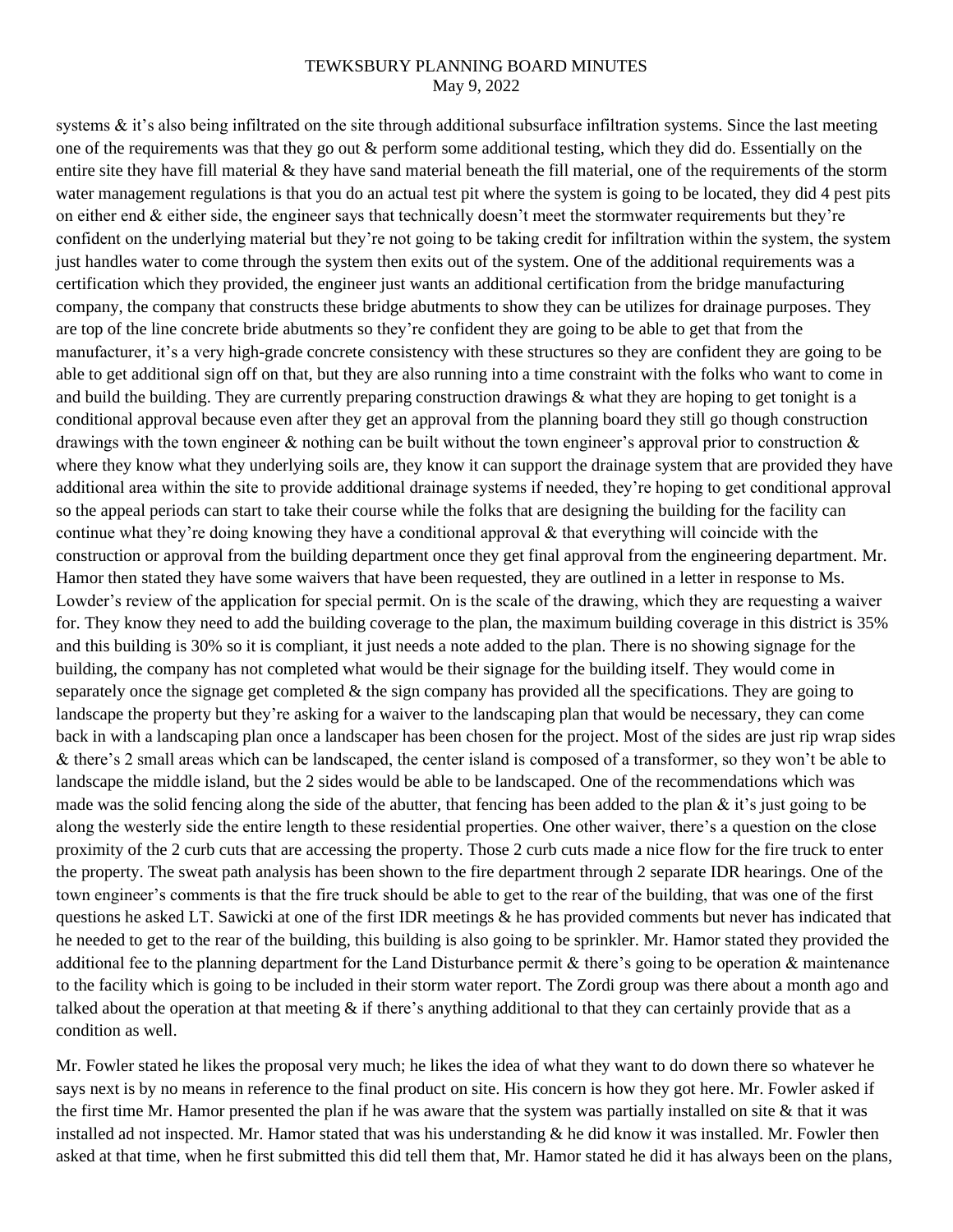he in no way was avoiding discussing it. Mr. Hamor stated during his initial presentation when describing the existing conditions on site he would have indicated that that system was installed. Mr. Fowler stated he's going to have to review the minutes because its news to him. Mr. Fowler then asked if Mr. Hamor expected them today to vote on this without an approval from the town engineer  $\&$  the fire department. Mr. Hamor stated that the town engineer has essentially said in his comments that the system will have to be pulled out and put back in so he can see the system go in. Mr. Fowler stated that wasn't his question. Mr. Hamor stated the design isn't going to change. Mr. Fowler then asked again if Mr. Hamor wanted them to vote on it tonight. Mr. Hamor stated he is requesting they conditionally approve the project based on ultimately getting the town engineers approval, he's not asking them to approve something the town engineer wouldn't approve. Mr. Fowler asked about the fire department, Mr. Hamor stated the fire department has already provided comments for this project, has no provided comments denying the project, they have comments from the fire department, some which contradict the curb cut regulations the town has in place for projects coming into public roadways which they made the modifications, responded to those comments & there's nothing in Lt. Sawicki's comments that he originally provided that haven't been provided on this plan  $\&$  the one issue the town engineer had brought up was if the fire department needed to get to the rear of the building  $\&$  that comment was never provided by the fire department  $\&$  they provided the sweat path analysis back in March to the town. Mr. Fowler asked why Mr. Hamor thought it took them so long to get to this point. Mr. Hamor stated that this typically takes this long to go through engineering comments & there has been a little bit of a delay due to the lack of a quorum at one point. They made the submission in March & its May, so it's been 2.5 months that have gone by. The site hasn't changed that much, the head change was the addition of some drainage controls which were requested by the engineering department which they did, they aren't in disagreement or doing something against what the town engineer is asking for, they're just going through the process like they normally would. Mr. Fowler stated that he finds it very disingenuous that he would have a plan submitted to the board that, A) isn't finished, hasn't been approved by different aspects of the town but he wants them to conditionally approve it which kind of gives it a shadow of a maybe they're going to vote for this maybe it is alright  $\&$  that's not the case at all. Mr. Hamor said if that they way Mr. Fowler feels then they can continue. Mr. Fowler stated he's probably seen him here for a long time & asked if he's ever heard him speak this way. Mr. Hamor said he guessed not. Mr. Fowler stated he would like him to think about that.

Mr. Ryder stated he'd echo Mr. Fowler's points. He's pretty thorough when he reviews plan, he doesn't recall a plan that had a previous drainage on it, he would have brought that up. Conditionally approving anything has always been something he's been against; he doesn't like to conditionally approve anything until every department is satisfied. Mr. Ryder referenced the curb cut on the site currently, he doesn't know if it necessarily a curb cut, he thinks it's where they piled the junk vs. where they didn't and access into the property. Mr. Hamor stated there's a transformer there. Mr. Ryder stated there may be a transformer there but there's a pile of everything else on top & around the site. In his opinion, from the activity that will be coming in and out of there, there's left & right of the site would have been the best location for that. As far as lighting he thinks that pretty straight forward, the question on the scale of the prints, why is this continuing, they know what's going on, the plans are specific what the town in requiring, he thinks everyone should know if they're not clear let's put them some place that they are clear & he's pretty sure everyone is clear of what. Ms. Lowder stated it's in the bylaw. Mr. Ryder stated he wasn't disagreeing he's just saying in the past people have submitted plans that aren't specific or they're not meeting the town bylaws and they should be. Ms. Lowder clarified 40A states they have to accept whatever gets filed  $\&$  they have to review it. Mr. Ryder stated he understood but the bylaw asks for, so he thinks they need to address that, so they aren't having to go though this and the Board grant that waiver.

Mr. Fratalia echoed Mr. Fowler's concerns, he stated Mr. Hamor has been in front of them numerous times he knows they are thorough as far as reviewing plans so that when they finish, they think it's the best plan for the residents of Tewksbury. When his plan first came in, he was very high on the plan bringing a new concept to Tewksbury but he's kind of sour on it now because of the fact this initial plan came in on January 10, does he have any idea when that system was installed. Mr. Hamor stated it was installed last summer. Mr. Fratalia stated he's willing to bet that the system was never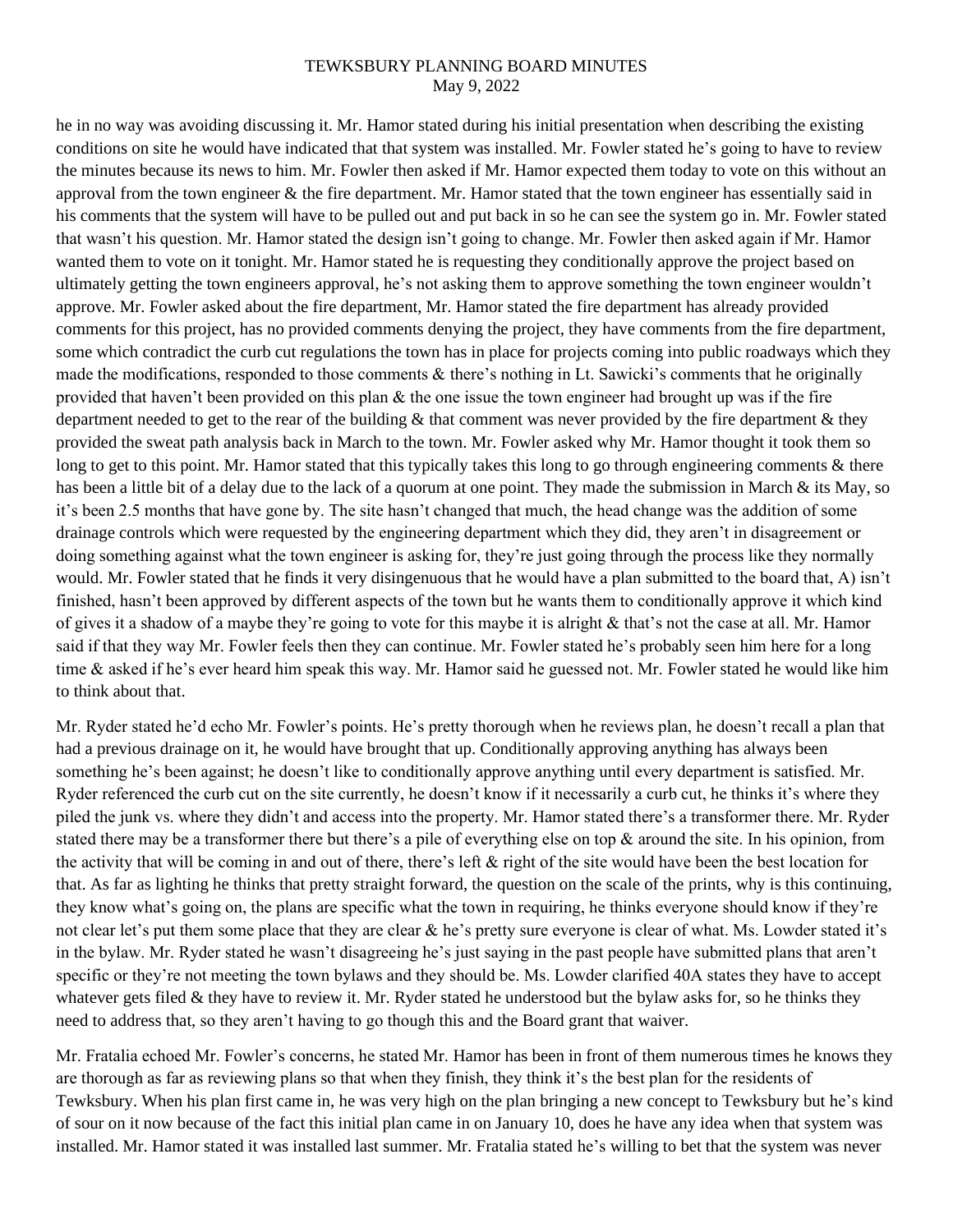mentioned to the Board once, if it was brought to them back then they would have had it resolved by now. He doesn't know how Mr. Hamor thinks he would approve those plans or tentative plans without the stormwater system they have underground. Mr. Hamor stated he understood and wanted to make it very clear that he actually had submitted this drainage system to the town engineer last year telling him this was something they were going to be proposing, he believes it went through the planning office but in no way are they trying to skirt something by the town with this drainage system in any way. The owner took it upon himself in order to save space to put the drainage system in to get it out of the way because the bridge abutment have been sitting on his property for quite some time. Mr. Fratalia stated if that was the case, he doesn't know why Mr. Hamor wouldn't have brought it to their attention Mr. Hamor stated the intention was, once they realized the system was in was to propose it to remain in the ground, that's why they went out and did additional test pits per the town engineer's recommendations, if they want to see the system they can go to the site and see it. Mr. Fratalia stated his issue was the fact that it was installed, it was not inspected, Mr. Hamo interrupted that he did not install the system, he's inheriting an installed system and working around that. Mr. Fratalia stated Mr. Hamor was presenting the information on site to them with a good faith & they kind of believe that then all of a sudden, they get hit with the fact that by the way there's a system down there now that was installed back in the summer before the plan was submitted, it just doesn't sit well with him, he wouldn't consider supporting it without the town engineer giving his blessing to move forward. Mr. Hamor stated the system is going to remain designed the way it is, its just going to be taken out  $\&$  put back into the ground, that's essentially what the town engineer said. It's a good sustainable use of a concrete product, instead of it being wasted, ground up and disposed of it's a good sustainable repurposing of a concrete product that essentially going to hold a void for water, it's a good use of something that would just be destroyed but at the end of the day.

Mr. Duffy asked if they are talking about removing some of the concrete structures because they went in with testing the recharge area. Mr. Hamor answered they aren't claiming credit for recharge with the structure, its incorporated into their design to have water go in be detained and then come out so they aren't taking credit for the underlying material underneath the structure for infiltration. Mr. Duffy asked if it was a requirement to do some testing in those areas. Mr. Hamor stated it is if you're going to use it for recharge, meaning you're going to take credit for the water to infiltrate down through the system, you're required to do soil testing for that. Mr. Duffy stated the new engineering design does not require that. Mr. Hamor answered that's correct. Mr. Duffy stated initially he didn't have a major problem with a couple conditions here but from what he's seeing there's quite a few, how many of these conditions in the engineer's report are they talking, all 11comments, 4. Mr. Hamor stated he was proposing to do all of them, only in that they all need to be satisfied & they're all subsurface related one was a detail related to a straw waddle which they inadvertently forgot to put on the plan for erosion control of which is also a requirement for conservation, other than that, that's what they are requesting. Mr. Duffy stated there is another requirement when the building is finished & he wants to mention he's with the rest of the board, he thinks it is an awesome idea  $\&$  he thinks Tewksbury would be lucky to have such an operation here they're just trying to get the thing done right. He then asked where the inspection ports were located on the site. Mr. Hamor stated that on each end of the site there's going to be and inspection port so you can see down into the system. Mr. Duffy asked specific locations, Mr. Hamor pointed the current one out on the plans and then pointed to where they would be putting another one. Mr. Duffy clarified the parking areas on the sides of the building  $\&$  then asked if the vacuum trucks would have trouble getting back to the ports as a fire truck would. Mr. Hamor stated no. Mr. Duffy then asked if they're going to be able to access those ports, Mr. Hamor answered yes, they will. Mr. Duffy stated most of what he saw on the Fire Dept. report is pretty much just building code, he would like to see Mr. Hamor back here in a couple of weeks with some of these items checked off. He personally wouldn't have a problem with one or two conditions but there's just too many right now. Mr. Hamor stated it sounds a s though they are being continued this evening, if they do that he asked to be put at the end of the agenda, he has a ZBA meeting in Lowell that evening.

Mr. Johnson stated the only heads up he will give him, as of right now their next meeting is blank so they will have to try to figure that out, they have one other continuation tonight so they can put him behind that one, but he doesn't know how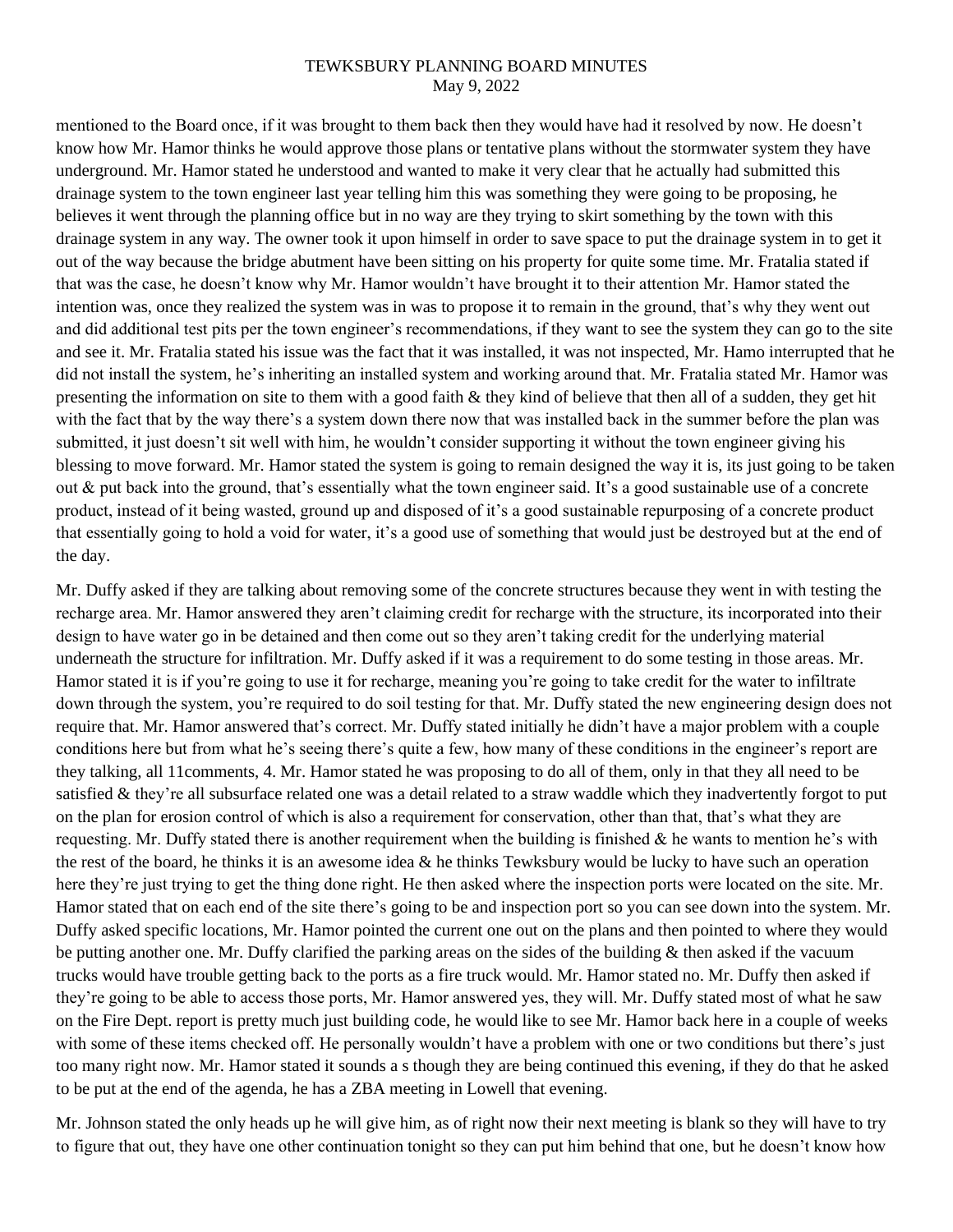much that's going to give. He then stated as to the point of the conditional approvals, they've made it fairly clear over a long point of time that they are trying not to do those anymore, he does not mind doing it when they are stuck with something but they've been trying to consistently not approve things with conditions because they were asked to stop, and they prefer not to because once things are done & something comes up they cant stop, they cant reopen it they can't deal with it so they want to be done with everything before they do that. That being said, obviously this system is a bit of a strange situation because as he read's Mr. Hardiman's #3 the only way to deal with this is to pull it up, check it out, put it back, he doesn't know what the alternative is other than that so that seems to be where they've landed, which is they're going to have to pull it up so they can inspect it going back in the ground. Mr. Hamor stated that is what he is saying yes. Mr. Johnson stated if that's where they end up, if that one of the last things he can understand if he and Mr. Hardiman are on the same page because the alternative would be holding this whole thing off indefinitely until it gets pulled up out of the ground checked out and put back. Mr. Hamor stated he can just design a separate drainage system without it, he has sand soils on the site. Mr. Ryder stated that was going to be his question, the labor cost to pull up the system, potential damages to the system you don't know but redesign, as he stated the soils on the site in the other location where he did the test pits vs. testing the soils underneath this structure, wouldn't it be cleaner just to install an approved system new to the site. Mr. Hamor stated hes going to essentially add 20 chambers to the system that additional just to cover the drainage  $\&$ then deal with the system however the owner wants to deal with it whether it gets removed & crushed. Mr. Ryder clarified he thinks it's the cleanest way to do it, its new site new structure it meets new common current guidelines, that structure is in question, so it makes it a lot easier for this board to bless something that has been proposed and approved by Mr. Hardiman, he mentioned that they did soil testing in the other locations so obviously they have the sandy soils that can handle the additional chambers. Mr. Hamor stated it can handle the system that's on there, it's just he has seen every system that has gone in the ground so but in this particular case they aren't trying to gain infiltration credit for this system they're just using the volume as part of the drainage calculation. Mr. Ryder stated that Mr. Hardiman is signing off on the state permit that he or his staff has visually inspected everything from said point. It goes back to why was this installed with out proper permits understanding that anything that was going to go on this site was going to have to come in front of the board & meet the new stormwater guidelines. Mr. Hamor stated the guidelines haven't changed from when it went in. Mr. Ryder stated they didn't do the investigation to do to the board or to go to the DPW and approve them through the town engineer or this would be a moot point. Mr. Johnson stated he should get more of his ducks in a row before the next meeting to get everybody on the board more comfortable. Mr. Hamor stated they'll go to the June meeting because when they submit plans they don't get them until the Friday before the meeting so he'd like to request they do the plans this week when the engineer has the time to review the plans but he'd like them to review the plans as if the meeting was on the 23rd. Mr. Johnson stated they would make the meeting for the 23rd just in case, if he can't make it they will continue it.

There were no questions from the audience.

Mr. Fowler stated that he has a meeting with the town engineer, who was he meeting with. Mr. Hamor stated when the initial concept was proposed he can't recall if it was an in-person meeting it might have been virtual at the time in 2021. They sent the town engineer a plan, they were making sure the concept was potentially an avenue for approval, so they sent a plan showing the unit itself designed on the property, they wanted to make sure that there wasn't any land disturbance permits necessary, that was concurred through email for that particular aspect of the structure itself and then the property owner did put the structure in on his own accord last summer. Mr. Fowler asked at that time the town through the engineer's office understood that it was either in the ground or was going in the ground. Mr. Hamor stated he is not going to say the town was viewing the structure, they were just looking at a set of plans for the concept. It is his understand that the town engineer was not notified that the structure was going in the ground. Mr. Fowler questioned who met with them at this time, did he meet with them, did his staff? Mr. Hamor stated he could not recall. Mr. Fowler then asked for his file when he's going, he's presenting his case did he receive a letter or minutes of this meeting or any answer in letter form about this. Mr. Hamor stated he would have to go back  $\&$  look at whatever it was that was put in writing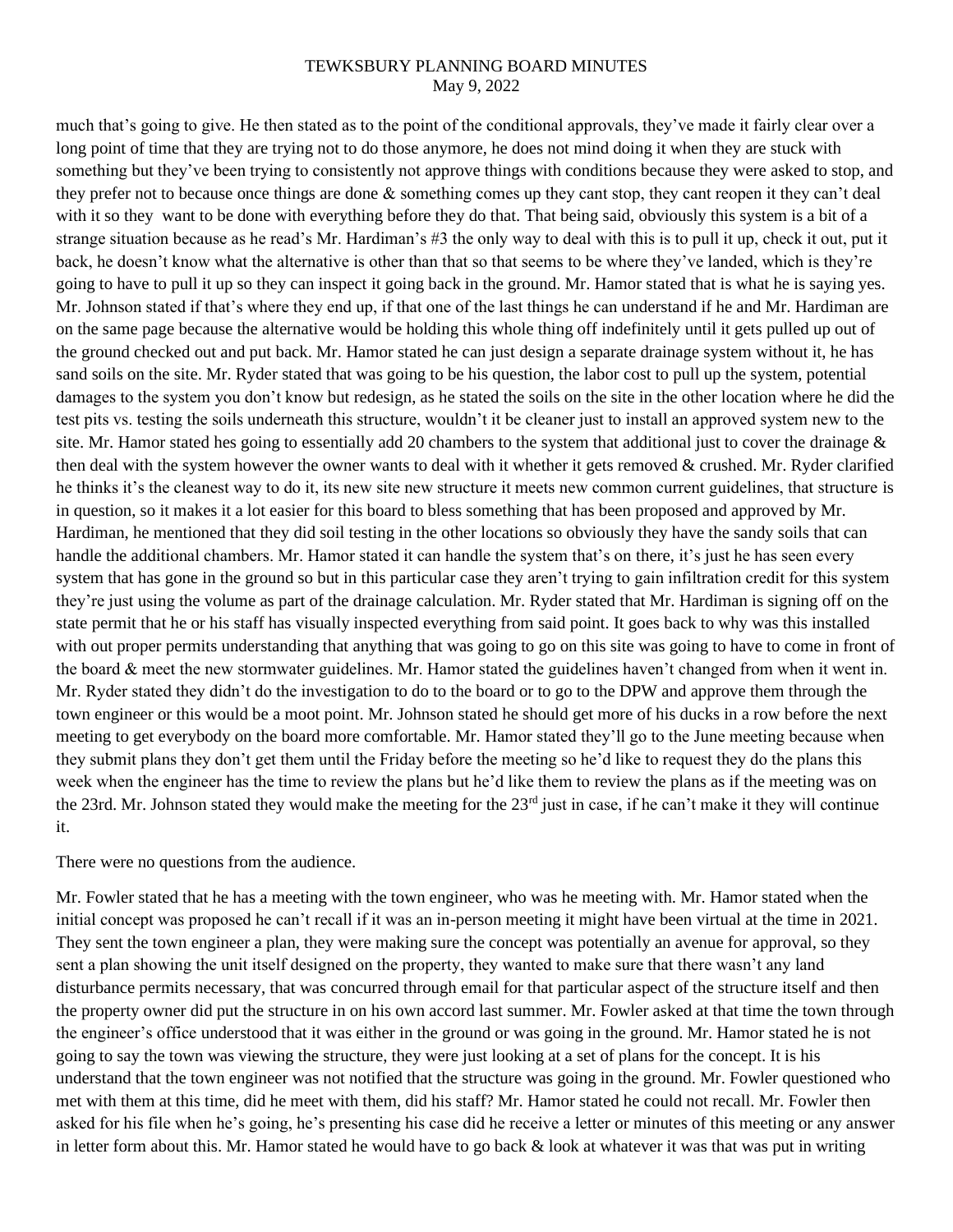albeit from the town engineer or CC with the town planner, just having the discussion about the proposed concept. Mr. Fowler stated he would like to see that & he's sure Mr. Hamor would like to see it too.

Mr. Duffy asked what they were talking for a unit, for a tank size. Mr. Hamor referenced the plan showing the bridge abutments in the shape of a T. Mr. Duffy asked for a rough size. Mr. Hamor stated 50' each, there's 4 of them. Mr. Duffy asked the height, Mr. Hamor answered 3'. Mr. Duffy stated it just seems like there's a lot of dancing around. They were put in without permit, somebody's trying to say I spent money on this I would like to be able to use it, that would be wonderful if there was a way for him and the engineer to work something out there but short of that it still doesn't seem like a big deal to him to take it out, put it back, do the test and put it back in, he curious now about what is going on with this. Mr. Hamor stated he was not going to speak on behalf of the owner, he has to respect what he has in front of him and do what they need to do in terms of satisfying the town in terms of what us being proposed.

**MOTION** – Mr. Fowler made a motion to continue the Site Plan Special Permit, Special Permit & Land Disturbance Permit for 60 Highland View Road to 7:05 PM on 5/23. The motion was seconded by Mr. Duffy and unanimously voted 5-0.

# **(D) 160 & 170 River Road – Trull Brook Golf Course, Inc. – Site Plan Special Permit & Land Disturbance Permit** *(continued from 4/25)*

Applicant requested continuance to 5/23

**MOTION –** Mr. Fowler made a motion to continue the Site Plan Special Permit & Land Disturbance Permit for 160 & 170 River Road to May 23, 2022, at 7:00 P.M. The motion was seconded by Mr. Fratalia and unanimously voted 5-0.

# **(E) 85 French Street – CIL Realty of Massachusetts – Land Disturbance Permit** *(continued from 4/25)*

Andy Bond appeared on behalf od CIL Realty Massachusetts for the Land Disturbance Permit for 85 French St. Mr. Bond referenced a plan sowing the location of French St. He then stated it is a single family 5-bedroom home for people with disabilities, some additional parking shown to the back. Mr. Bond stated that there were a series of comments from the DPW regarding the drainage system hey touched upon at the last hearing. Since that time, they have performed soil testing, added some additional storage in the drainage basin located northeast of the parking area, added some additional erosion control measures particularly along the plan to the south where the slope was being pulled back to improve the site distance. There was some other minor commentary on planned notes etc. that they revised. They received a letter from the DPW Friday confirming they met all the stormwater requirements they have a couple minor things related to the driveway, which they will go over with them. H tried to make some plan revisions based on some of their verbal commentary including sliding the driveway approximately 3' to what would be planned east to help on some of the cutback, if you went out there its essentially in the same location as the existing driveway.

Mr. Johnson stated this is a limited vote for them, what they can and can't do its kind of along the lines of ANR Plans that they either meet what they need, or they don't. Just to clarify with Mr. Bond, he's aware that the engineering department has pointed out some things they will not be able to go forward with without dealing with, separate from whether they grant the Land Disturbance permit. Mr. Bond stated correct, he let the property owners and contractors working on it know that they've got some concerns when they go to pull the land disturbance permit. Just for the Board, the revised plans, there was some commentary particularly from the residents that will be planned north, they added some arborvitaes shading to go and kind of plant the understory on that to provide some screening  $\&$  a fence was added around the drainage basin as well for the protection of the residents that are going to be using that property.

Mr. Fratalia stated he's glad it's come to an agreement between the parties & he's all in favor of the project.

Mr. Duffy stated he agrees with his colleagues, it looks like they are pitching the driveway, so the majority of the runoff is going to the grass swale.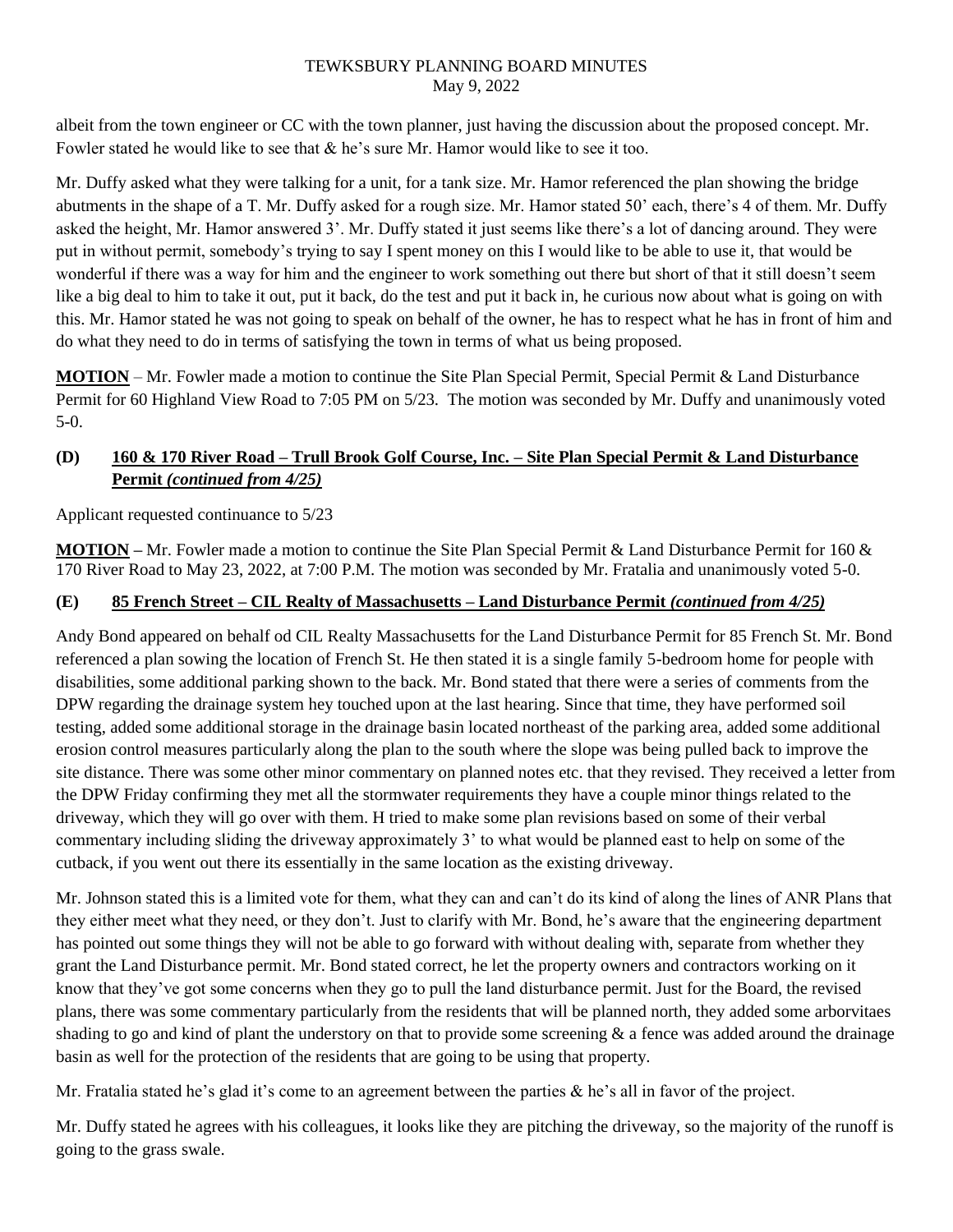Mr. Fowler thanked him of the presentation and said he has good feelings about this.

Mr. Johnson read a note, just to remind everybody this one's a 3/5 not a super.

There were no questions from the audience.

**MOTION –** Mr. Fratalia made a motion to close the public hearing. The motion was seconded by Mr. Ryder and unanimously voted 5-0.

**MOTION** – Mr. Ryder made a motion to approve the Land Disturbance Permit for 85 French Street. The motion was seconded by Mr. Fowler and unanimously voted 5-0.

### **Old Business**

There was no old business.

# **New Business**

Mr. Ryder stated the old school administration building, as people have seen, remediation is underway and that will start to come down.

Mr. Duffy stated he wanted to let the board know he had contact with nemcog and he'll be attending his first meeting on the  $18<sup>th</sup>$ .

Mr. Fratalia stated on 5/14 letter carriers are doing their annual food drive if people could place non-perishable food items by their mailbox the letter carrier will pick them up and drop them to the food pantry where the staff will process the food and have it on their shelves for the needy people of Tewksbury. Mr. Johnson asks if there was anything in particular, they are seeking. Ms. Lowder stated they look for individually wrapped things because a lot of the people who go to the pantry are seniors or single people who can't do anything with a giant box. Mr. Fratalia stated they would take anything but what they don't want is expired food.

# **Correspondence**

# **Adjournment**

**MOTION** – Mr. Duffy made a motion to adjourn the meeting at 7:59 P.M. The motion was seconded by Mr. Ryder and unanimously voted 5-0.

# **Approved on: June 13, 2022**

*List of Documents for the 5.9.22 Meeting*

*Documents can be found in the Community Development Office*

- **A. 7:00** Approval of Minutes: April 25, 2022
	- **April 25, 2022**
- **B. 7:00** Committee Reports/Administrative Actions
	- 1- Committee Reports
	- 2- Town Planner's Report
		- **Memo from Alexandra Lowder dated 5/6/22**